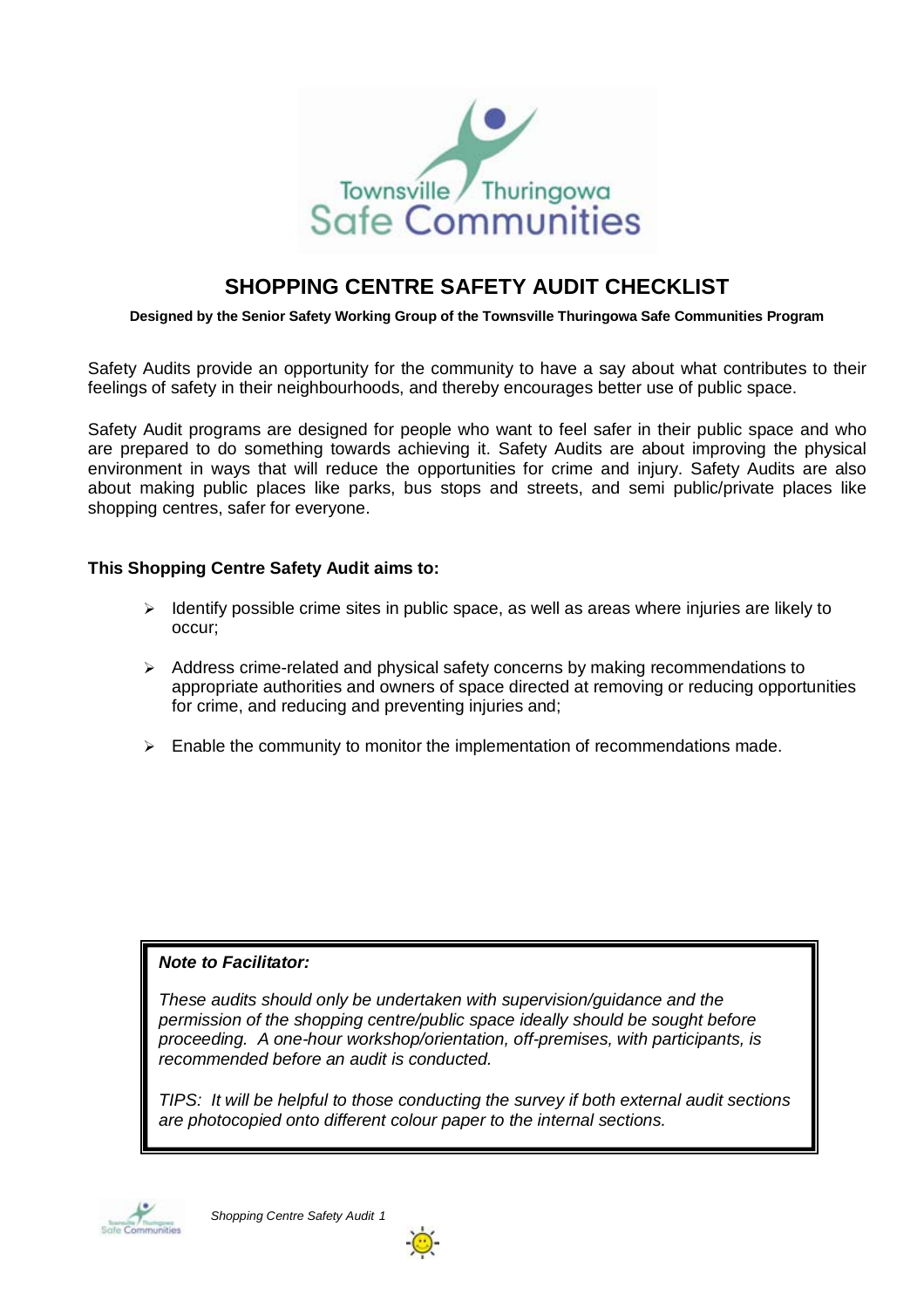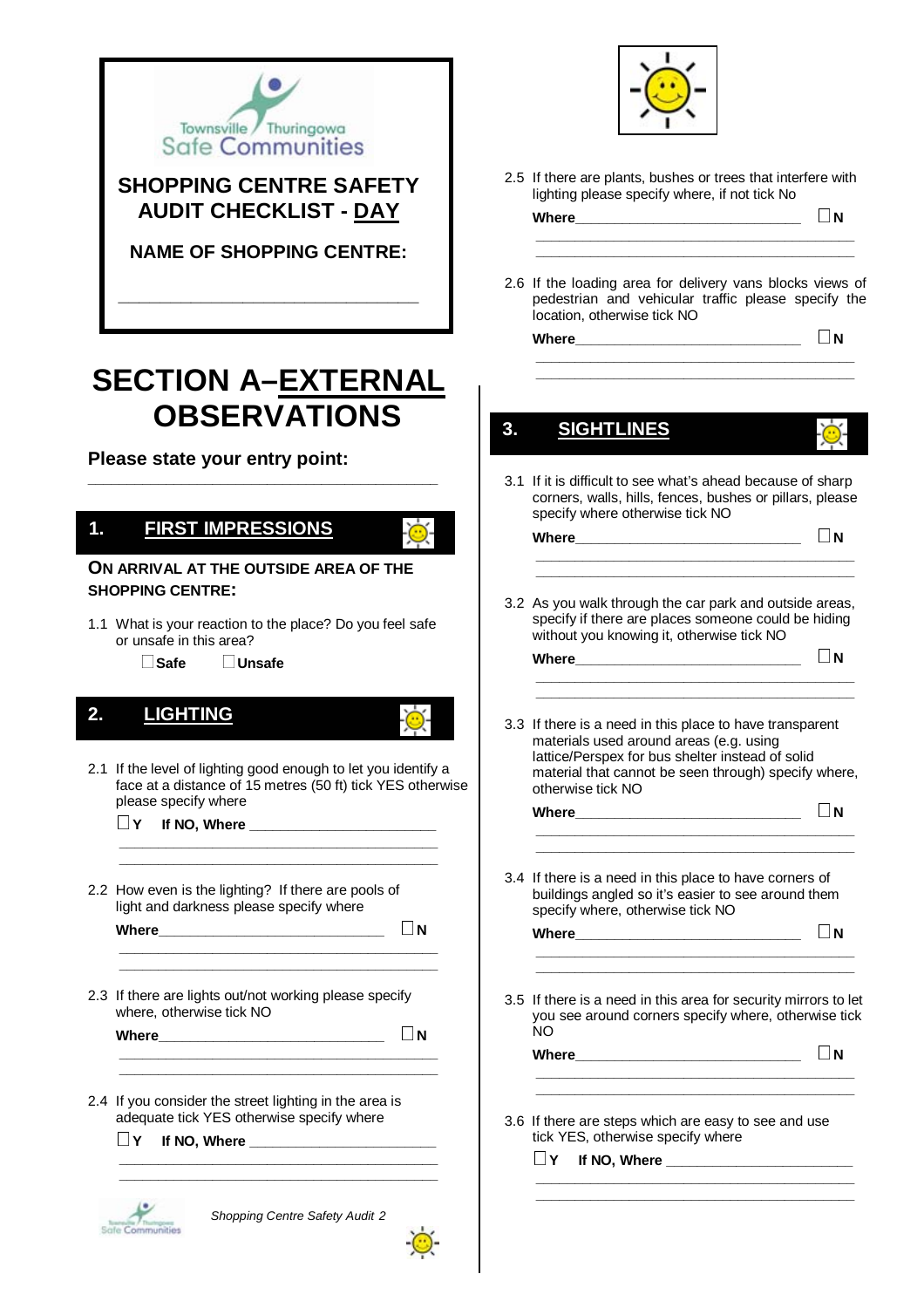| 4. | <b>ATMs (Automated Teller</b><br><b>Machines</b>                                                                                                                                                                                                 | 6.2 Does the LAND around the shopping centre seem<br>owned and cared for, or is it desolate, abandoned<br>and look like a place where unlawful activity might go<br>unnoticed?              |
|----|--------------------------------------------------------------------------------------------------------------------------------------------------------------------------------------------------------------------------------------------------|---------------------------------------------------------------------------------------------------------------------------------------------------------------------------------------------|
|    |                                                                                                                                                                                                                                                  | Owned/Cared for II<br><b>Desolate/Abandoned</b>                                                                                                                                             |
|    | 4.1 Do you feel safe accessing the outside ATMs?                                                                                                                                                                                                 | 6.3 Is there more than one way out of the area for a<br>person who feels threatened?                                                                                                        |
|    |                                                                                                                                                                                                                                                  | N If NO specify location:<br>$\Box$ Y $\Box$                                                                                                                                                |
|    | 4.2 If people can see over your shoulder when you use<br>the ATM, specify the location, otherwise tick NO                                                                                                                                        | THE SHOPPING CENTRE PRECINCT:                                                                                                                                                               |
|    | $\Box$ N<br>V location: 1999                                                                                                                                                                                                                     | 6.4 If there is graffiti, litter or signs of vandalism which                                                                                                                                |
|    |                                                                                                                                                                                                                                                  | make you feel unsafe, specify where or tick NO<br>ШN                                                                                                                                        |
|    | 4.3 Screening of the ATM - Is the ATM in an area where<br>there are lots of people so that you feel safe or is it                                                                                                                                |                                                                                                                                                                                             |
|    | isolated?                                                                                                                                                                                                                                        | 6.5 Do the CAR PARK and PUBLIC TRANSPORT stop<br>areas around the shopping centre seem owned and                                                                                            |
|    | $\Box$ Y in good public area                                                                                                                                                                                                                     | cared for, or are they desolate, abandoned and look                                                                                                                                         |
|    | $\Box$ N – Isolated (specify the location)                                                                                                                                                                                                       | like a place where unlawful activity might go<br>unnoticed?                                                                                                                                 |
|    |                                                                                                                                                                                                                                                  | <b>Owned/Cared for</b>                                                                                                                                                                      |
| 5. | <b>ISOLATION FROM BEING SEEN /</b><br><b>HEARD</b>                                                                                                                                                                                               | <b>Desolate/Abandoned</b>                                                                                                                                                                   |
|    | 5.1 How close is the nearest telephone if you need to call<br>for help?                                                                                                                                                                          | 6.6 Is there more than one way out of the area<br>for a person who feels threatened?<br>N If NO specify location:<br>LIY.<br><u> 1950 - Johann John Harrison, martin amerikan bahasa da</u> |
|    | 5.2 Is there adequate signage which tells you where the<br>nearest telephone is?                                                                                                                                                                 | MOVEMENT PREDICTABILITY<br>7.                                                                                                                                                               |
|    | $\Box$ $\Upsilon$ $\Box$ $N$<br>5.3 Do you know where to go to get help?                                                                                                                                                                         |                                                                                                                                                                                             |
|    | $\Box$ N                                                                                                                                                                                                                                         | 7.1(a)<br>Are all entrances and exits of corridors, tunnels,<br>walkways, stairs, lanes or paths etc clear of<br>obstruction?                                                               |
|    | 5.4 If you screamed for help would you be heard by<br>another person (such as a security guard, parking lot<br>attendant, trolley boy etc)?<br>$\Box$ Y $\Box$ N                                                                                 | $\Box$ Y<br>$\Box$ N<br>7.1(b) If no, what and where, is the obstruction?                                                                                                                   |
|    |                                                                                                                                                                                                                                                  | 7.2 If there are corners, recessed doors or bushes where                                                                                                                                    |
| 6. | <b>GRAFFITI VANDALISM and<br/>AREAS OF NEGLECT</b>                                                                                                                                                                                               | someone could hide and wait for you please specify<br>the location, otherwise tick NO                                                                                                       |
|    | <b>NEARBY LAND USES:</b>                                                                                                                                                                                                                         | $\Box$ N                                                                                                                                                                                    |
|    | 6.1 If there is graffiti, litter or signs of vandalism which                                                                                                                                                                                     |                                                                                                                                                                                             |
|    | make you feel unsafe, specify where or tick NO                                                                                                                                                                                                   |                                                                                                                                                                                             |
|    | $\Box$ N<br>Where <u>with the contract of the contract of the contract of the contract of the contract of the contract of the contract of the contract of the contract of the contract of the contract of the contract of the contract of th</u> |                                                                                                                                                                                             |



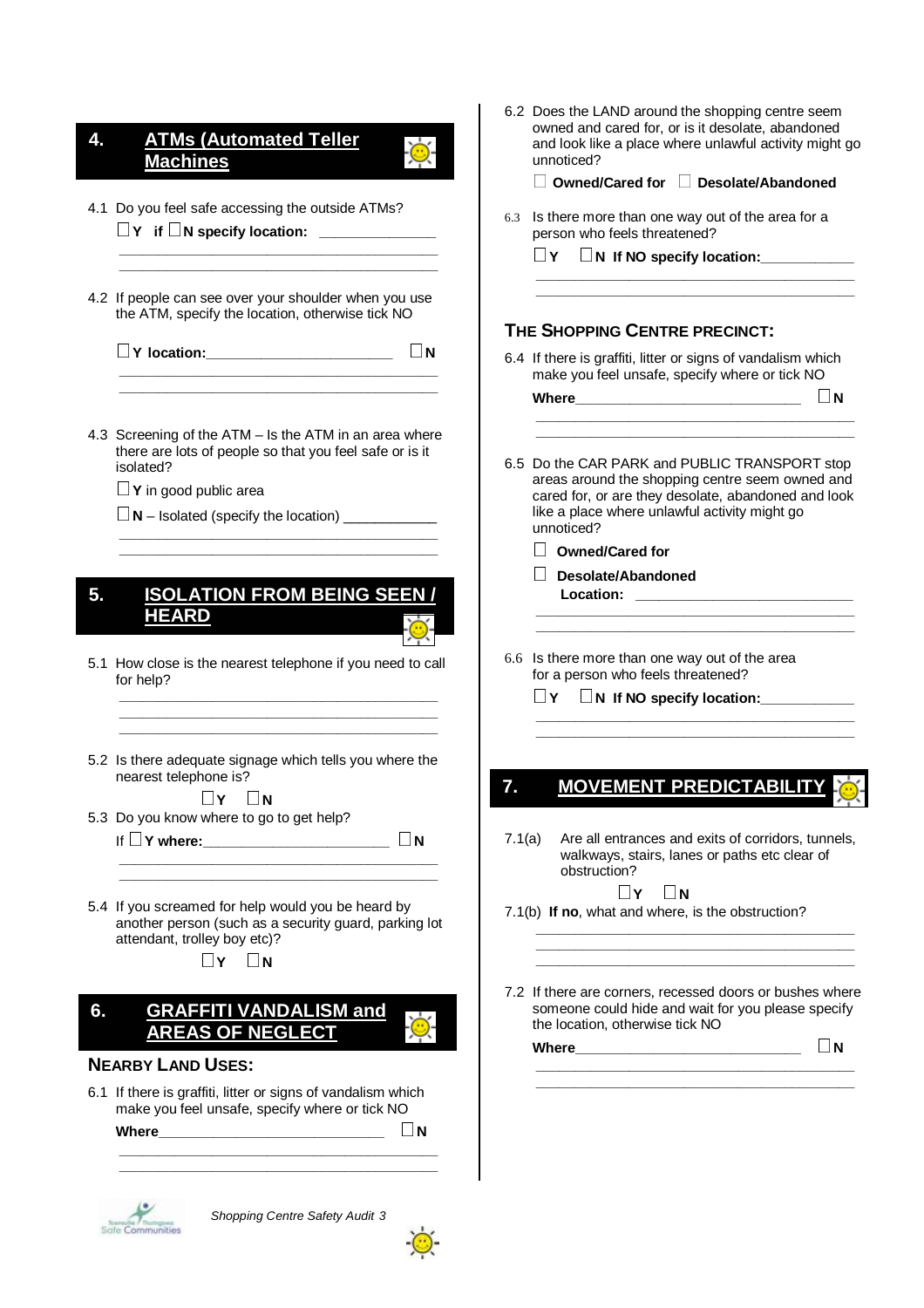## **7. SIGNS 8. SIGNS**

8.1 On arrival at the parking areas is there adequate signage about best access for wheelchair/disability access into the shopping centre?

**N E** I **Y N**<br>8.2 Are there enough signs and maps so that people can find their way around easily? (being confused about where to go makes a person feel more vulnerable to harassment or assault).

**N EXECTS IV** DN<br>8.3 Are public transport signs (bus stops and taxi ranks) adequate?

**N**∴8.4 Is there brail signage available?

 $\Box$ **Y**  $\Box$ **N** 

## **8. PUBLIC TRANSPORT STOPS 9. PUBLIC TRANSPORT STOPS**

- 9.1 Do you feel safe at the bus stops? **Y if N why not? \_\_\_\_\_\_\_\_\_\_\_\_\_\_\_\_\_\_\_\_\_\_**
- 9.2 Do you feel safe at the taxi rank? **Y if N why not? \_\_\_\_\_\_\_\_\_\_\_\_\_\_\_\_\_\_\_\_\_**
- 9.3 Do you feel safe using the pedestrian walkways? **Y if N why not? \_\_\_\_\_\_\_\_\_\_\_\_\_\_\_\_\_\_\_\_\_**

 **\_\_\_\_\_\_\_\_\_\_\_\_\_\_\_\_\_\_\_\_\_\_\_\_\_\_\_\_\_\_\_\_\_\_\_\_\_\_\_\_ \_\_\_\_\_\_\_\_\_\_\_\_\_\_\_\_\_\_\_\_\_\_\_\_\_\_\_\_\_\_\_\_\_\_\_\_\_\_\_\_** 

 **\_\_\_\_\_\_\_\_\_\_\_\_\_\_\_\_\_\_\_\_\_\_\_\_\_\_\_\_\_\_\_\_\_\_\_\_\_\_\_\_ \_\_\_\_\_\_\_\_\_\_\_\_\_\_\_\_\_\_\_\_\_\_\_\_\_\_\_\_\_\_\_\_\_\_\_\_\_\_\_\_** 

9.4 Are the bus stops, taxi rank and pedestrian routes well enough lit to identify a human face at 15 metres (50 ft)?

 **\_\_\_\_\_\_\_\_\_\_\_\_\_\_\_\_\_\_\_\_\_\_\_\_\_\_\_\_\_\_\_\_\_\_\_\_\_\_\_\_\_ \_\_\_\_\_\_\_\_\_\_\_\_\_\_\_\_\_\_\_\_\_\_\_\_\_\_\_\_\_\_\_\_\_\_\_\_\_\_\_\_\_** 

 $\Box$ **Y**  $\Box$ **N** 

- 9.5 Are there signs to guide you to destinations?
- **N**∴9.6 Is there more than one route to the bus stop?
- **N**∴9.7 Is there more than one route to the taxi rank?
- **N**9.8 Is it easy to get on and off buses at the bus stop? **Y if <sup>N</sup> why not?** \_\_\_\_\_\_\_\_\_\_\_\_\_\_\_\_\_\_\_\_\_\_\_

 **\_\_\_\_\_\_\_\_\_\_\_\_\_\_\_\_\_\_\_\_\_\_\_\_\_\_\_\_\_\_\_\_\_\_\_\_\_\_\_\_\_ \_\_\_\_\_\_\_\_\_\_\_\_\_\_\_\_\_\_\_\_\_\_\_\_\_\_\_\_\_\_\_\_\_\_\_\_\_\_\_\_\_** 

# **9. OVERALL DESIGN 10. OVERALL DESIGN**

10.1 If there is sufficient lights and mirrors in underground car parks, tunnels, corridors tick YES otherwise specify where they are insufficient  $\Box$  **Y**  $\Box$  **N** If NO where:  **\_\_\_\_\_\_\_\_\_\_\_\_\_\_\_\_\_\_\_\_\_\_\_\_\_\_\_\_\_\_\_\_\_\_\_\_\_\_\_\_\_ \_\_\_\_\_\_\_\_\_\_\_\_\_\_\_\_\_\_\_\_\_\_\_\_\_\_\_\_\_\_\_\_\_\_\_\_\_\_\_\_\_**  10.2 If there are a confusing number of different levels in the external parking areas please specify where or tick NO **Where\_\_\_\_\_\_\_\_\_\_\_\_\_\_\_\_\_\_\_\_\_\_\_\_\_\_\_\_\_ <sup>N</sup> \_\_\_\_\_\_\_\_\_\_\_\_\_\_\_\_\_\_\_\_\_\_\_\_\_\_\_\_\_\_\_\_\_\_\_\_\_\_\_\_\_ \_\_\_\_\_\_\_\_\_\_\_\_\_\_\_\_\_\_\_\_\_\_\_\_\_\_\_\_\_\_\_\_\_\_\_\_\_\_\_\_\_ 10. INJURY/FALLS PREVENTION 11. INJURY/FALLS PREVENTION**11.1(a) Is there flat access from the car park, disability parking bays into the shopping centre?  **Y if N specify location:\_\_\_\_\_\_\_\_\_\_\_\_\_ \_\_\_\_\_\_\_\_\_\_\_\_\_\_\_\_\_\_\_\_\_\_\_\_\_\_\_\_\_\_\_\_\_\_\_\_\_\_ \_\_\_\_\_\_\_\_\_\_\_\_\_\_\_\_\_\_\_\_\_\_\_\_\_\_\_\_\_\_\_\_\_\_\_\_\_\_**  11.1(b) **If No** is a kerb ramp accessible to wheelchairs provided to facilitate entry? **FIX** DN<br>11.1(c) Are ramps no steeper than the required slope/incline as designated by Australian Standards (1:14 Normally; very short distance can be 1:8)  $\Box$  **Y**  $\Box$  **N** If NO where:  **\_\_\_\_\_\_\_\_\_\_\_\_\_\_\_\_\_\_\_\_\_\_\_\_\_\_\_\_\_\_\_\_\_\_\_\_\_\_ \_\_\_\_\_\_\_\_\_\_\_\_\_\_\_\_\_\_\_\_\_\_\_\_\_\_\_\_\_\_\_\_\_\_\_\_\_\_**  11.1(c) Do slope angles of pathways make it difficult to keep a trolley, pram or wheelchair on an even keel when pushed?  **if Y Where:\_\_\_\_\_\_\_\_\_\_\_\_\_\_\_\_\_\_\_ <sup>N</sup> \_\_\_\_\_\_\_\_\_\_\_\_\_\_\_\_\_\_\_\_\_\_\_\_\_\_\_\_\_\_\_\_\_\_\_\_\_\_ \_\_\_\_\_\_\_\_\_\_\_\_\_\_\_\_\_\_\_\_\_\_\_\_\_\_\_\_\_\_\_\_\_\_\_\_\_\_**  11.2 Are there enough disability parking bays?  $\Box$ **Y**  $\Box$ **N** 11.4 Are there specific parking bays for seniors?  $\Box$ **Y**  $\Box$ **N** 11.3 Are the disability parking bays adequate to enable safe use by persons in wheelchairs? (a flat surface no less than 3 metres wide (10 ft) which allows for the car and wheelchair to be level when a person is being transferred from the car to a wheelchair)  $\Box$ **Y**  $\Box$ **N** If NO specify location:  **\_\_\_\_\_\_\_\_\_\_\_\_\_\_\_\_\_\_\_\_\_\_\_\_\_\_\_\_\_\_\_\_\_\_\_\_\_\_\_\_ \_\_\_\_\_\_\_\_\_\_\_\_\_\_\_\_\_\_\_\_\_\_\_\_\_\_\_\_\_\_\_\_\_\_\_\_\_\_\_\_** 



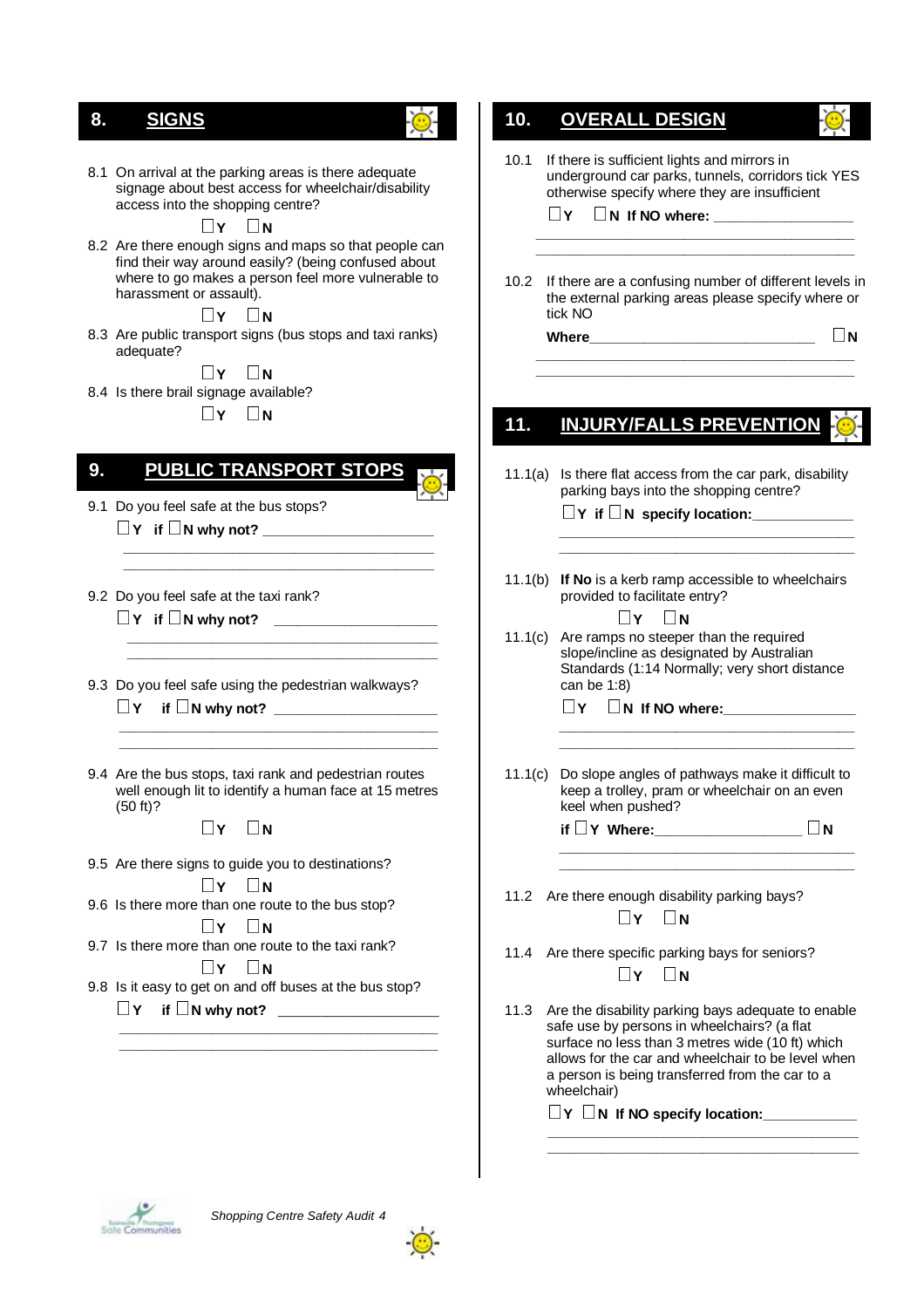11.4 If there are pot holes in the car park and public transport areas specify where or tick NO.

 **Where\_\_\_\_\_\_\_\_\_\_\_\_\_\_\_\_\_\_\_\_\_\_\_\_\_\_\_\_\_ <sup>N</sup>**

11.5 Is the walkway from car parking spaces to buildings covered to give adequate protection from the weather?

 **\_\_\_\_\_\_\_\_\_\_\_\_\_\_\_\_\_\_\_\_\_\_\_\_\_\_\_\_\_\_\_\_\_\_\_\_\_\_\_\_ \_\_\_\_\_\_\_\_\_\_\_\_\_\_\_\_\_\_\_\_\_\_\_\_\_\_\_\_\_\_\_\_\_\_\_\_\_\_\_\_** 

 **\_\_\_\_\_\_\_\_\_\_\_\_\_\_\_\_\_\_\_\_\_\_\_\_\_\_\_\_\_\_\_\_\_\_\_\_\_\_\_\_ \_\_\_\_\_\_\_\_\_\_\_\_\_\_\_\_\_\_\_\_\_\_\_\_\_\_\_\_\_\_\_\_\_\_\_\_\_\_\_\_** 

 **\_\_\_\_\_\_\_\_\_\_\_\_\_\_\_\_\_\_\_\_\_\_\_\_\_\_\_\_\_\_\_\_\_\_\_\_\_\_\_\_ \_\_\_\_\_\_\_\_\_\_\_\_\_\_\_\_\_\_\_\_\_\_\_\_\_\_\_\_\_\_\_\_\_\_\_\_\_\_\_\_** 

 **\_\_\_\_\_\_\_\_\_\_\_\_\_\_\_\_\_\_\_\_\_\_\_\_\_\_\_\_\_\_\_\_\_\_\_\_\_\_\_\_** 

 **\_\_\_\_\_\_\_\_\_\_\_\_\_\_\_\_\_\_\_\_\_\_\_\_\_\_\_\_\_\_\_\_\_\_\_\_\_\_\_\_ \_\_\_\_\_\_\_\_\_\_\_\_\_\_\_\_\_\_\_\_\_\_\_\_\_\_\_\_\_\_\_\_\_\_\_\_\_\_\_\_** 

**<sup>Y</sup>N If NO specify location:\_\_\_\_\_\_\_\_\_\_\_\_**

- 11.6 Are there enough trolley return areas close to parking, especially disability parking bays?
	- **<sup>Y</sup>N If NO specify location:\_\_\_\_\_\_\_\_\_\_\_\_**
- 11.7 Are the floor surfaces non-slip when dry? **Y if N specify location:\_\_\_\_\_\_\_\_\_\_\_\_\_\_\_**
- 11.8 Are the floor surfaces non-slip when wet?  $\Box$  Y if  $\Box$  N specify location:
- 11.9 Are there any uneven floor surfaces? **Where**  $\Box$  **N \_\_\_\_\_\_\_\_\_\_\_\_\_\_\_\_\_\_\_\_\_\_\_\_\_\_\_\_\_\_\_\_\_\_\_\_\_\_\_\_**
- 11.10 Is there a safety barrier around the trolley return area**?**  LOCATION:

 **\_\_\_\_\_\_\_\_\_\_\_\_\_\_\_\_\_\_\_\_\_\_\_\_\_\_\_\_\_\_\_\_\_\_\_\_\_\_\_\_** 

 **Low? Waist Height? Other?** 

 **\_\_\_\_\_\_\_\_\_\_\_\_\_\_\_\_\_\_\_\_\_\_\_\_\_\_\_\_\_\_\_\_\_\_\_\_\_\_\_\_ \_\_\_\_\_\_\_\_\_\_\_\_\_\_\_\_\_\_\_\_\_\_\_\_\_\_\_\_\_\_\_\_\_\_\_\_\_\_\_\_** 

 **\_\_\_\_\_\_\_\_\_\_\_\_\_\_\_\_\_\_\_\_\_\_\_\_\_\_\_\_\_\_\_\_\_\_\_\_\_\_\_\_ \_\_\_\_\_\_\_\_\_\_\_\_\_\_\_\_\_\_\_\_\_\_\_\_\_\_\_\_\_\_\_\_\_\_\_\_\_\_\_\_** 

11.11 Are glass doors clearly marked?

 $\Box$  Y if  $\Box$  N specify location:  $\Box$ 

11.12 Is there a change in floor surfaces which assist visually impaired people to realise that they have reached the entry to a slope, escalator or stairs?

 **\_\_\_\_\_\_\_\_\_\_\_\_\_\_\_\_\_\_\_\_\_\_\_\_\_\_\_\_\_\_\_\_\_\_\_\_\_\_\_\_** 

**Y if N specify location:\_\_\_\_\_\_\_\_\_\_\_\_\_\_\_** 

## **11. IMPROVEMENTS 12. IMPROVEMENTS - External**

12.1 What improvements would you like to see to external areas? Do you have any specific recommendations?

**\_\_\_\_\_\_\_\_\_\_\_\_\_\_\_\_\_\_\_\_\_\_\_\_\_\_\_\_\_\_\_\_\_\_\_\_\_\_\_\_\_\_\_\_\_\_\_\_\_\_\_** 

**\_\_\_\_\_\_\_\_\_\_\_\_\_\_\_\_\_\_\_\_\_\_\_\_\_\_\_\_\_\_\_\_\_\_\_\_\_\_\_\_\_\_\_\_\_\_\_\_\_\_\_** 

**\_\_\_\_\_\_\_\_\_\_\_\_\_\_\_\_\_\_\_\_\_\_\_\_\_\_\_\_\_\_\_\_\_\_\_\_\_\_\_\_\_\_\_\_\_\_\_\_\_\_\_** 

**\_\_\_\_\_\_\_\_\_\_\_\_\_\_\_\_\_\_\_\_\_\_\_\_\_\_\_\_\_\_\_\_\_\_\_\_\_\_\_\_\_\_\_\_\_\_\_\_\_\_\_** 

#### **PLEASE TURN TO SECTION B OVER PAGE**



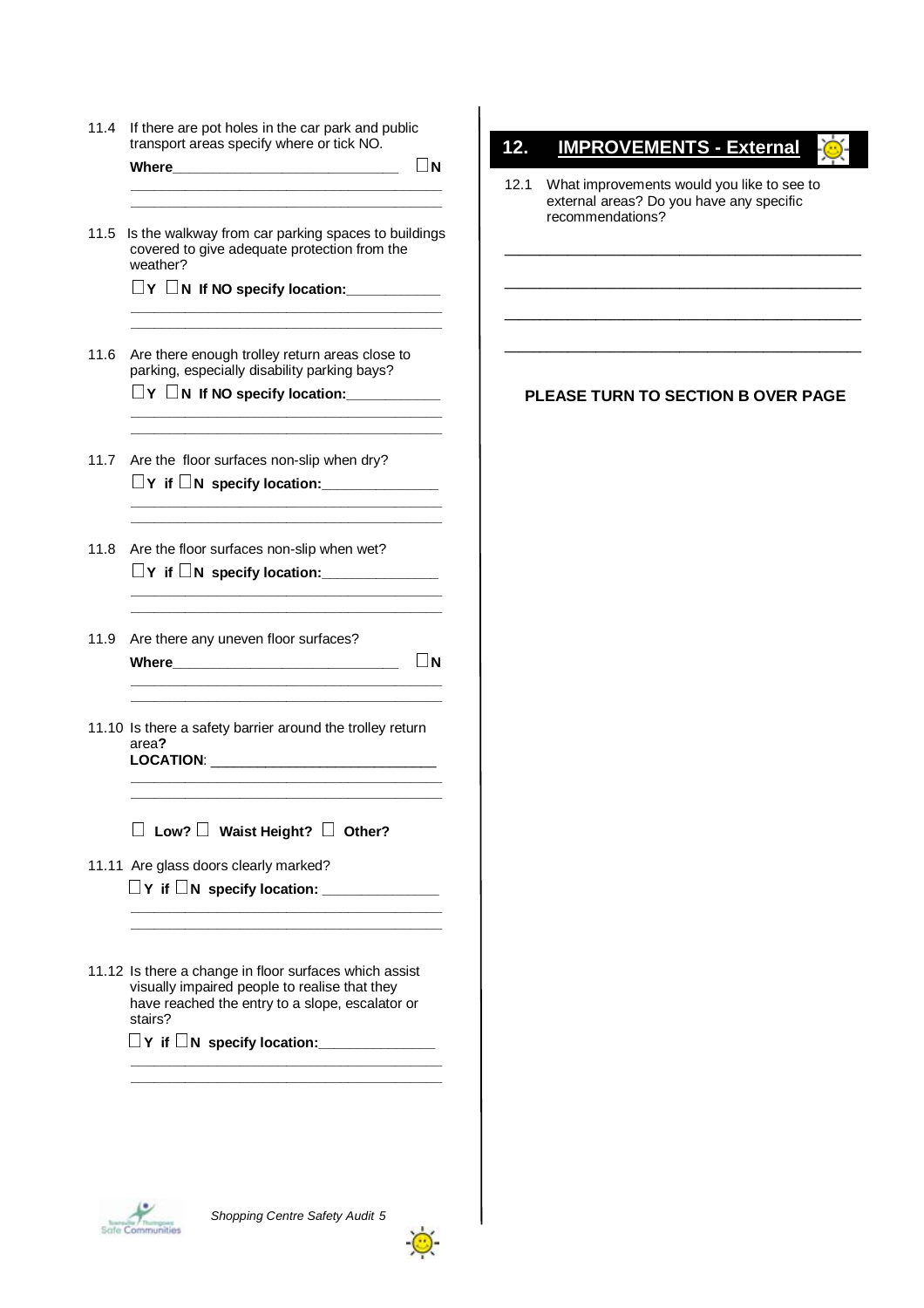|      | <b>SECTION B-INTERNAL</b><br><b>OBSERVATIONS</b>                                                       |      | 15.2 As you walk through the shopping centre are there<br>places someone could be hiding without you<br>knowing it?      |  |
|------|--------------------------------------------------------------------------------------------------------|------|--------------------------------------------------------------------------------------------------------------------------|--|
|      |                                                                                                        |      | if □Y Where: ________________ □N                                                                                         |  |
|      | Please state your entry point:                                                                         |      |                                                                                                                          |  |
|      |                                                                                                        | 15.3 | Would you be able to see better if transparent                                                                           |  |
| 13.  | <b>FIRST IMPRESSIONS</b>                                                                               |      | materials were used instead of solid materials (e.g.,<br>using lattice/Perspex instead of solid corridor walls           |  |
|      | <b>INSIDE THE SHOPPING CENTRE:</b>                                                                     |      | that cannot be seen through)?<br>if $\Box$ Y Where: $\Box$ N                                                             |  |
| 3.1  | What is your reaction to the place? Do you feel                                                        |      |                                                                                                                          |  |
|      | safe or unsafe in this area?<br>$\Box$ Safe $\Box$ Unsafe                                              | 15.4 | Is there a need in this shopping centre for corners<br>to be angled so they are easier to see around?                    |  |
|      |                                                                                                        |      | if $\Box$ Y Where: $\Box$ $\Box$ N                                                                                       |  |
| 14.  | <b>LIGHTING</b>                                                                                        |      |                                                                                                                          |  |
| 14.1 | Is the level of lighting good enough to let you<br>identify a face at a distance of 15 metres (50 ft)? | 15.5 | Is there a need in this shopping centre for security<br>mirrors to let you see around corners?                           |  |
|      | $\Box$ Y if $\Box$ N specify location:                                                                 |      | if $\Box$ Y Where: $\Box$ $\Box$ N                                                                                       |  |
|      |                                                                                                        |      |                                                                                                                          |  |
| 14.2 | How even is the lighting? Are there pools of light<br>and darkness?                                    |      |                                                                                                                          |  |
|      | if $\Box$ Y Where: $\Box$ N                                                                            |      | 15.6 If there are steps in this shopping centre, are they<br>easy to see and use?                                        |  |
|      |                                                                                                        |      |                                                                                                                          |  |
|      | 14.3 Are any lights out?                                                                               |      |                                                                                                                          |  |
|      | if $\Box$ Y Where: $\Box$ N                                                                            |      |                                                                                                                          |  |
|      |                                                                                                        | 16.  | <b>ATMs - Automated Teller</b><br><b>Machines</b>                                                                        |  |
| 14.4 | Do you consider the lighting in the area is                                                            |      |                                                                                                                          |  |
|      | adequate?                                                                                              | 16.1 | Do you feel safe accessing the ATMs?<br>$\Box$ Y if $\Box$ N specify location: $\Box$                                    |  |
|      |                                                                                                        |      | <u> 2000 - Jan James James James James James James James James James James James James James James James James Ja</u>    |  |
| 14.5 | Are there plants and signage that interfere with                                                       | 16.2 | If people can see over your shoulder when you use                                                                        |  |
|      | lighting?                                                                                              |      | the ATM, specify the location, otherwise tick NO                                                                         |  |
|      | if □Y Where: _________________ □N                                                                      |      | $\Box$ Y location: $\Box$ N                                                                                              |  |
|      |                                                                                                        |      |                                                                                                                          |  |
| 15.  | <b>SIGHTLINES</b>                                                                                      |      | 16.2.1 Screening of the ATM - Is the ATM in an area<br>where there are lots of people so that you feel                   |  |
| 15.1 | Is it difficult to see what's ahead because of sharp                                                   |      | safe or is it isolated?                                                                                                  |  |
|      | corners, walls, displays, plants, pillars?<br>if $\Box$ Y Where: $\Box$ $\Box$ N                       |      | $\Box$ <b>Y</b> in good public area<br>$\Box$ N – Isolated (specify the location) $\_\_\_\_\_\_\_\_\_\_\_\_\_\_\_\_\_\_$ |  |
|      |                                                                                                        |      | the control of the control of the control of the control of the control of                                               |  |
|      |                                                                                                        |      |                                                                                                                          |  |
|      |                                                                                                        |      |                                                                                                                          |  |

 $\begin{picture}(20,10) \put(0,0){\line(1,0){10}} \put(0,0){\line(1,0){10}} \put(0,0){\line(1,0){10}} \put(0,0){\line(1,0){10}} \put(0,0){\line(1,0){10}} \put(0,0){\line(1,0){10}} \put(0,0){\line(1,0){10}} \put(0,0){\line(1,0){10}} \put(0,0){\line(1,0){10}} \put(0,0){\line(1,0){10}} \put(0,0){\line(1,0){10}} \put(0,0){\line(1,0){10}} \put(0,$ 

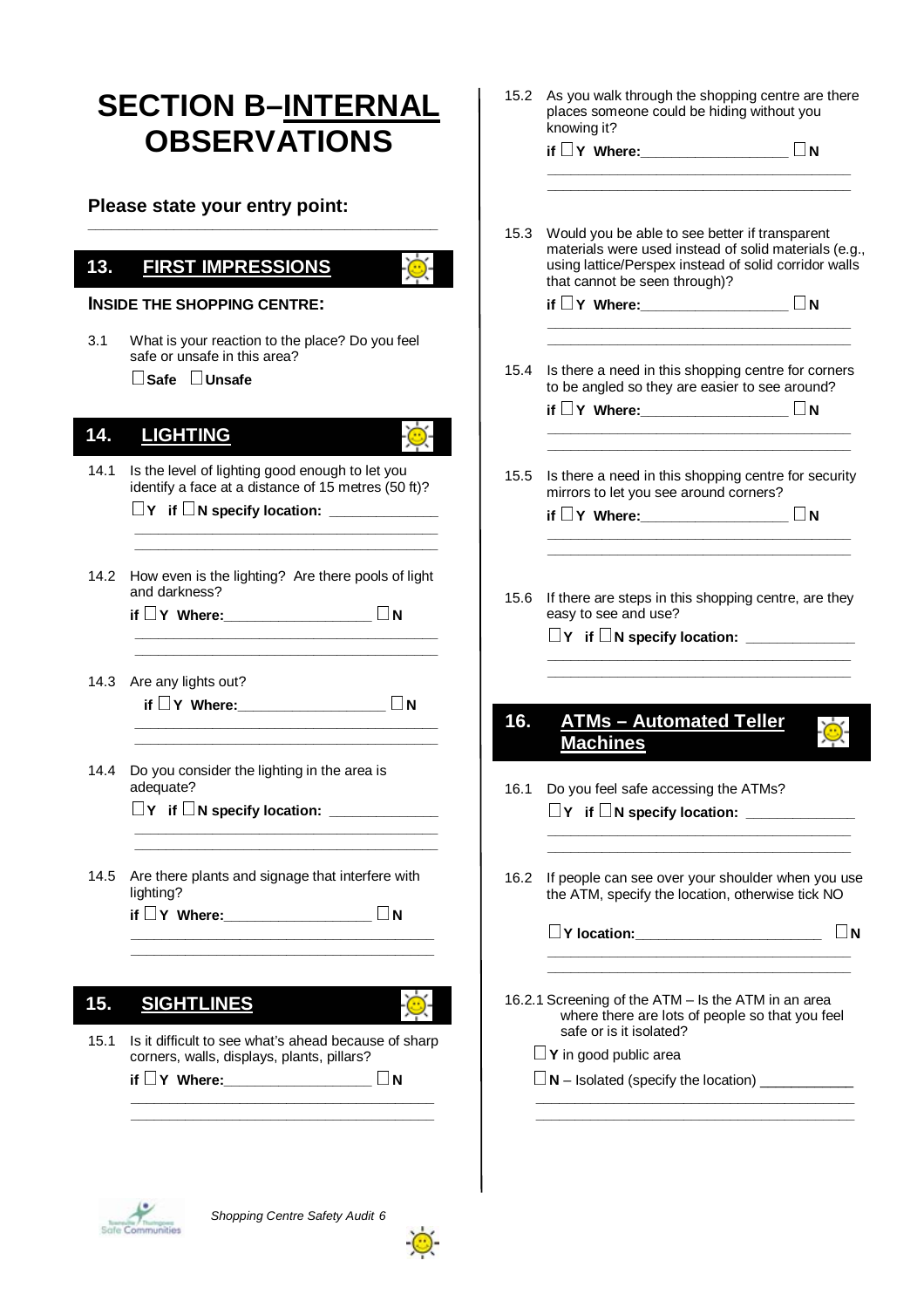## **15. ISOLATION FROM BEING SEEN / 17. ISOLATION FROM BEING SEEN / HEARD HEARD**

- 17.1 Do you know where to go to get help? If **□Y where:\_\_\_\_\_\_\_\_\_\_\_\_\_\_\_\_\_\_\_\_\_\_\_\_\_\_ □N**
- 17.2 How close is the nearest telephone if you need to call for help?  **\_\_\_\_\_\_\_\_\_\_\_\_\_\_\_\_\_\_\_\_\_\_\_\_\_\_\_\_\_\_\_\_\_\_\_\_\_\_\_**

 **\_\_\_\_\_\_\_\_\_\_\_\_\_\_\_\_\_\_\_\_\_\_\_\_\_\_\_\_\_\_\_\_\_\_\_\_\_\_\_ \_\_\_\_\_\_\_\_\_\_\_\_\_\_\_\_\_\_\_\_\_\_\_\_\_\_\_\_\_\_\_\_\_\_\_\_\_\_\_** 

 **\_\_\_\_\_\_\_\_\_\_\_\_\_\_\_\_\_\_\_\_\_\_\_\_\_\_\_\_\_\_\_\_\_\_\_\_\_\_\_** 

17.3 Is there adequate signage which tells you where the nearest telephone is?

 **\_\_\_\_\_\_\_\_\_\_\_\_\_\_\_\_\_\_\_\_\_\_\_\_\_\_\_\_\_\_\_\_\_\_\_\_\_\_\_ \_\_\_\_\_\_\_\_\_\_\_\_\_\_\_\_\_\_\_\_\_\_\_\_\_\_\_\_\_\_\_\_\_\_\_\_\_\_\_** 

- **Y if N specify location: \_\_\_\_\_\_\_\_\_\_\_\_\_\_**
- 17.4 Is there adequate signage which tells you where the Centre Management is?

 **\_\_\_\_\_\_\_\_\_\_\_\_\_\_\_\_\_\_\_\_\_\_\_\_\_\_\_\_\_\_\_\_\_\_\_\_\_\_\_ \_\_\_\_\_\_\_\_\_\_\_\_\_\_\_\_\_\_\_\_\_\_\_\_\_\_\_\_\_\_\_\_\_\_\_\_\_\_\_** 

**Y if N specify location: \_\_\_\_\_\_\_\_\_\_\_\_\_\_** 

17.5 Have you seen a security guard whilst you have been inside the Shopping Centre?

 $\Box$ **Y**  $\Box$ **N** 

## **16. GRAFFITI, VANDALISM and 18. GRAFFITI, VANDALISM and AREAS OF NEGLECT AREAS OF NEGLECT**

#### **THE SHOPPING CENTRE PRECINCT – INSIDE:**

18.1 Is there graffiti, litter or signs of vandalism which make you feel unsafe?

**if Y Where:\_\_\_\_\_\_\_\_\_\_\_\_\_\_\_\_\_\_\_ <sup>N</sup> \_\_\_\_\_\_\_\_\_\_\_\_\_\_\_\_\_\_\_\_\_\_\_\_\_\_\_\_\_\_\_\_\_\_\_\_\_\_\_** 

 **\_\_\_\_\_\_\_\_\_\_\_\_\_\_\_\_\_\_\_\_\_\_\_\_\_\_\_\_\_\_\_\_\_\_\_\_\_\_\_ \_\_\_\_\_\_\_\_\_\_\_\_\_\_\_\_\_\_\_\_\_\_\_\_\_\_\_\_\_\_\_\_\_\_\_\_\_\_\_** 

18.2 Does the shopping centre seem owned and cared for, or is it desolate, abandoned and look like a place where unlawful activity might go unnoticed?

**Owned/Cared for Desolate/Abandoned** 

18.3 Is there more than one way out of the area for a person who feels threatened?

 **\_\_\_\_\_\_\_\_\_\_\_\_\_\_\_\_\_\_\_\_\_\_\_\_\_\_\_\_\_\_\_\_\_\_\_\_\_\_\_ \_\_\_\_\_\_\_\_\_\_\_\_\_\_\_\_\_\_\_\_\_\_\_\_\_\_\_\_\_\_\_\_\_\_\_\_\_\_\_** 

**Y if N specify location: \_\_\_\_\_\_\_\_\_\_\_\_\_** 

| 19.                 | <b>MOVEMENT PREDICTABILIT</b>                                                                                                                                                                                   |
|---------------------|-----------------------------------------------------------------------------------------------------------------------------------------------------------------------------------------------------------------|
|                     | 19.1(a) Are all entrances and exits of corridors, tunnels,<br>walkways, stairs, lanes or paths etc clear of<br>obstruction?<br>$\Box$ Y $\Box$ N                                                                |
|                     | 19.1(b) If no, what is the obstruction?                                                                                                                                                                         |
|                     |                                                                                                                                                                                                                 |
|                     | 19.2 Are there corners, recessed doors or bushes where<br>someone could hide and wait for you?<br>if $\Box$ Y Where:<br>⊥N                                                                                      |
|                     |                                                                                                                                                                                                                 |
| 20.                 | <b>SIGNS</b>                                                                                                                                                                                                    |
| 20.1                | Are there enough signs and maps so that people<br>can find their way around easily? (being<br>confused about where to go makes a person feel<br>more vulnerable to harassment or assault).<br>$\Box$ y $\Box$ n |
|                     | 20.2 Which of these signs are adequate/inadequate (tick<br>your response):                                                                                                                                      |
| <b>Toilet Signs</b> | $\Box$ Clear $\Box$ Confusing $\Box$ Too Small $\Box$ Non Existent                                                                                                                                              |
|                     | <b>Handicap Toilet Signs</b><br>$\Box$ Clear $\Box$ Confusing $\Box$ Too Small $\Box$ Non Existent                                                                                                              |
|                     | <b>Telephone Signs</b><br>$\Box$ Clear $\Box$ Confusing $\Box$ Too Small $\Box$ Non Existent                                                                                                                    |
|                     | <b>Centre Management Signs</b><br>$\square$ Clear $\;\square$ Confusing $\square$ Too Small $\square$ Non Existent                                                                                              |
|                     | <b>Emergency Exit Signs</b><br>$\Box$ Clear $\Box$ Confusing $\Box$ Too Small $\Box$ Non Existent                                                                                                               |
|                     | Public Transport Signs (bus stops, taxi ranks)<br>$\Box$ Clear $\Box$ Confusing $\Box$ Too Small $\Box$ Non Existent                                                                                            |
|                     | 20.3 Is Brail signage available?<br>$\Box$ y $\Box$ n                                                                                                                                                           |
| 21.                 | <b>OVERALL DESIGN</b>                                                                                                                                                                                           |
| 21.1                | Is it easy to find your way around?<br>$\Box$ Y $\Box$ N                                                                                                                                                        |
| 21.2                | Do you know where to get help in this Shopping<br>Centre?                                                                                                                                                       |
|                     | ΙN                                                                                                                                                                                                              |
|                     |                                                                                                                                                                                                                 |

 $\sim$ 



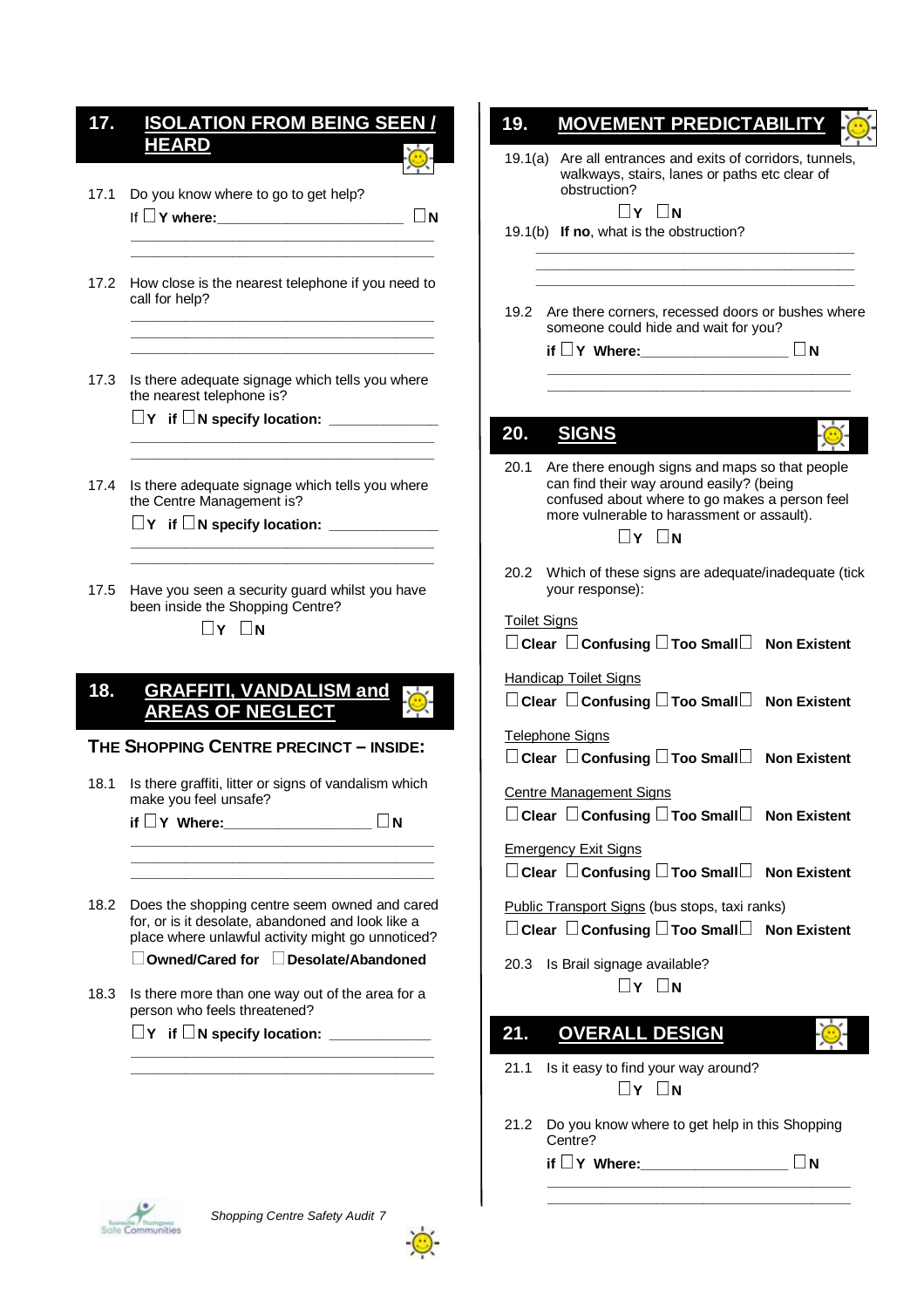21.3 Public toilets – are they isolated?

 $\Box Y \Box N$ <br>21.4 How easy is it for an intruder to go into the toilets unnoticed?

#### **Easy Difficult**

21.5 Are there enough disabled toilets provided?

**A**<br>
21.6 Are the disabled toilets accessible by wheelchair from a main entrance, lift or other circulation space?

 **<sup>Y</sup><sup>N</sup>** 21.7 Are the hand operated flushing controls easily accessible and easy to use by a person in a wheelchair? (i.e., should not be higher than 1200mm above floor level and push button or downward operating levers are preferred)

 $\Box$ **Y**  $\Box$ **N** 

## **20. INJURY/FALLS PREVENTION 22. INJURY/FALLS PREVENTION**

 **\_\_\_\_\_\_\_\_\_\_\_\_\_\_\_\_\_\_\_\_\_\_\_\_\_\_\_\_\_\_\_\_\_\_\_\_\_\_ \_\_\_\_\_\_\_\_\_\_\_\_\_\_\_\_\_\_\_\_\_\_\_\_\_\_\_\_\_\_\_\_\_\_\_\_\_\_** 

 **\_\_\_\_\_\_\_\_\_\_\_\_\_\_\_\_\_\_\_\_\_\_\_\_\_\_\_\_\_\_\_\_\_\_\_\_\_\_ \_\_\_\_\_\_\_\_\_\_\_\_\_\_\_\_\_\_\_\_\_\_\_\_\_\_\_\_\_\_\_\_\_\_\_\_\_\_** 

 **\_\_\_\_\_\_\_\_\_\_\_\_\_\_\_\_\_\_\_\_\_\_\_\_\_\_\_\_\_\_\_\_\_\_\_\_\_\_ \_\_\_\_\_\_\_\_\_\_\_\_\_\_\_\_\_\_\_\_\_\_\_\_\_\_\_\_\_\_\_\_\_\_\_\_\_\_** 

 **\_\_\_\_\_\_\_\_\_\_\_\_\_\_\_\_\_\_\_\_\_\_\_\_\_\_\_\_\_\_\_\_\_\_\_\_\_\_ \_\_\_\_\_\_\_\_\_\_\_\_\_\_\_\_\_\_\_\_\_\_\_\_\_\_\_\_\_\_\_\_\_\_\_\_\_\_** 

 **\_\_\_\_\_\_\_\_\_\_\_\_\_\_\_\_\_\_\_\_\_\_\_\_\_\_\_\_\_\_\_\_\_\_\_\_\_\_** 

 **\_\_\_\_\_\_\_\_\_\_\_\_\_\_\_\_\_\_\_\_\_\_\_\_\_\_\_\_\_\_\_\_\_\_\_\_\_\_ \_\_\_\_\_\_\_\_\_\_\_\_\_\_\_\_\_\_\_\_\_\_\_\_\_\_\_\_\_\_\_\_\_\_\_\_\_\_** 

 **\_\_\_\_\_\_\_\_\_\_\_\_\_\_\_\_\_\_\_\_\_\_\_\_\_\_\_\_\_\_\_\_\_\_\_\_\_\_ \_\_\_\_\_\_\_\_\_\_\_\_\_\_\_\_\_\_\_\_\_\_\_\_\_\_\_\_\_\_\_\_\_\_\_\_\_\_** 

- 22.1 Are the floor surfaces non-slip when dry?  $\Box$  Y if  $\Box$  N specify location:
- 22.2 Are the floor surfaces non-slip when wet? **Y if N specify location: \_\_\_\_\_\_\_\_\_\_\_\_**
- 22.3 Are there any uneven floor surfaces?  **if Y Where:\_\_\_\_\_\_\_\_\_\_\_\_\_\_\_\_\_\_\_ <sup>N</sup>**
- 22.4 Are glass doors clearly marked? **Y** if  $\Box$  **N** specify location:
- 22.5 Are doors easy to open? **Y if N specify location: \_\_\_\_\_\_\_\_\_\_\_\_ \_\_\_\_\_\_\_\_\_\_\_\_\_\_\_\_\_\_\_\_\_\_\_\_\_\_\_\_\_\_\_\_\_\_\_\_\_\_**
- 22.6 Are there grab rails on walls in corridors? **Y if N specify location: \_\_\_\_\_\_\_\_\_\_\_\_**
- 22.7 Are there grab rails in all toilets?  $\Box$  Y if  $\Box$  N specify location: \_\_

| 22.8  | Do the stairs include non-slip edges?                                                                                                                                                                                                    |
|-------|------------------------------------------------------------------------------------------------------------------------------------------------------------------------------------------------------------------------------------------|
|       |                                                                                                                                                                                                                                          |
| 22.9  | Do the stairs include a handrail that extends<br>300mm at the beginning and end of the flight of<br>stairs (to act as a tactile aid for blind people and<br>a balancing aid for pedestrians)<br>$\Box$ Y if $\Box$ N specify location:   |
|       |                                                                                                                                                                                                                                          |
| 22.10 | Are there any doors opening directly across the<br>top of the flight or stairs, or which swing so that<br>the top or bottom step is obstructed?                                                                                          |
|       | if $\Box$ Y Where:<br>    N                                                                                                                                                                                                              |
|       |                                                                                                                                                                                                                                          |
| 22.11 | Are the stairs in good repair (i.e., no chipped tiles<br>etc).                                                                                                                                                                           |
|       |                                                                                                                                                                                                                                          |
|       |                                                                                                                                                                                                                                          |
| 22.12 | Do ramps include at least one handrail extending<br>along its length and extended 300mm (1ft) at the<br>beginning and end of the ramp?                                                                                                   |
|       |                                                                                                                                                                                                                                          |
| 22.13 | Do the ramps have non-slip surfaces?                                                                                                                                                                                                     |
|       | $\Box$ Y if $\Box$ N specify location:                                                                                                                                                                                                   |
|       |                                                                                                                                                                                                                                          |
| 22.14 | Is the surface of the ramp in good<br>repair?                                                                                                                                                                                            |
|       | $\Box$ Y if $\Box$ N specify location:                                                                                                                                                                                                   |
|       |                                                                                                                                                                                                                                          |
| 22.15 | Do the ramps include a 100mm high (4 inches)<br>gutter on each side that ensures effective control<br>of a wheelchair to prevent it veering over the<br>edge of the ramp and which serves as a tactile<br>cue for the visually impaired? |
|       | $\Box$ Y if $\Box$ N specify location: __                                                                                                                                                                                                |
|       |                                                                                                                                                                                                                                          |
| 22.16 | Is there a landing or level rest area provided after<br>every 10000mm (10m or 33 ft) of the ramp? (if<br>applicable)<br>$\Box$ Y if $\Box$ N specify location:                                                                           |
|       |                                                                                                                                                                                                                                          |

 **\_\_\_\_\_\_\_\_\_\_\_\_\_\_\_\_\_\_\_\_\_\_\_\_\_\_\_\_\_\_\_\_\_\_\_\_\_\_**